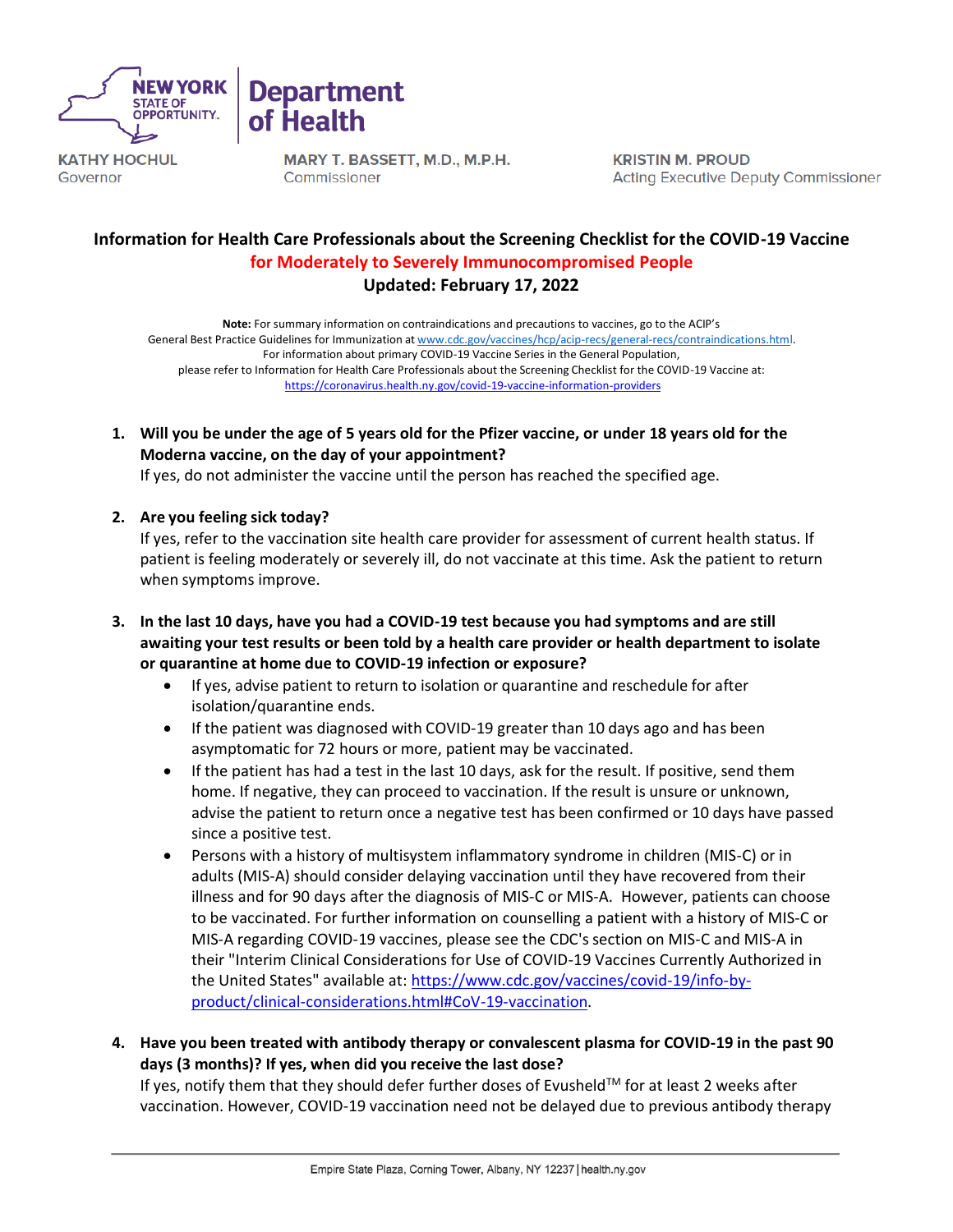nor receipt of convalescent plasma.

**5. Have you ever had an immediate allergic reaction, such as hives, facial swelling, difficulty breathing, anaphylaxis to any vaccine, injection, or shot or to any component of the COVID-19 vaccine, or a severe allergic reaction (anaphylaxis) to anything?**

If yes, then refer to the vaccination site health care provider for assessment of allergic reaction. Review the ingredient lists at [https://www.cdc.gov/vaccines/covid-19/info-by-product/clinical](https://www.cdc.gov/vaccines/covid-19/info-by-product/clinical-considerations.html#Appendix-C)[considerations.html#Appendix-C.](https://www.cdc.gov/vaccines/covid-19/info-by-product/clinical-considerations.html#Appendix-C)

Contraindications to COVID-19 vaccine:

- Severe allergic reaction (e.g., anaphylaxis) after a previous dose or to a component of the COVID-19 vaccine
- Known diagnosed allergy to a component of the COVID-19 vaccine
- People with a contraindication to one of the mRNA COVID-19 vaccines should not receive doses of either of the mRNA COVID-19 vaccines (Pfizer or Moderna)

Precautions to COVID-19 vaccine: (Refer to your organization's protocol to see whether individuals with a precaution to vaccination warrant further evaluation.)

- Immediate (onset within 4 hours after vaccination), but non-severe, allergic reaction after a previous dose of COVID-19 vaccine
- Immediate allergic reaction to any other vaccine or injectable therapy (i.e., intramuscular, intravenous, or subcutaneous vaccines or therapies excluding subcutaneous immunotherapy for allergies)
- Individuals with a contraindication to one type of COVID-19 vaccine (e.g., mRNA) have a precaution to the other (e.g., Janssen viral vector)
	- $\circ$  Consultation with an allergist-immunologist should be considered to help determine if the patient can safely receive vaccination, and vaccination of these individuals should only be undertaken in an appropriate clinical setting under the supervision of a healthcare provider experienced in the management of severe allergic reactions.
	- o Note: These individuals should not be administered COVID-19 vaccine at Stateoperated vaccination sites.
- **For mRNA COVID-19 vaccines**, for history of myocarditis or pericarditis after a dose of an mRNA COVID-19 vaccine, a subsequent dose of COVID-19 vaccine should generally be avoided (there is a separate question on the screening and consent form regarding myocarditis and pericarditis – question #9).

For patients who are determined eligible for COVID-19 vaccination after assessment of allergy history, a 30-minute post-vaccination observation period is needed for the following:

- Patients with a history of an immediate allergic reaction of any severity to any other vaccine or injectable therapy
- Patients with a contraindication to a different type of COVID-19 vaccine (e.g., mRNA vs. Janssen viral vector)
- Patients with a history of anaphylaxis due to any cause

### **6. Are you pregnant or considering becoming pregnant?**

If yes, ask the patient if they would like to have a discussion with a healthcare provider at site for counseling on the risks and benefits of COVID-19 vaccine during pregnancy. Patient may be vaccinated if they choose and does not need to go to medical evaluation if they choose.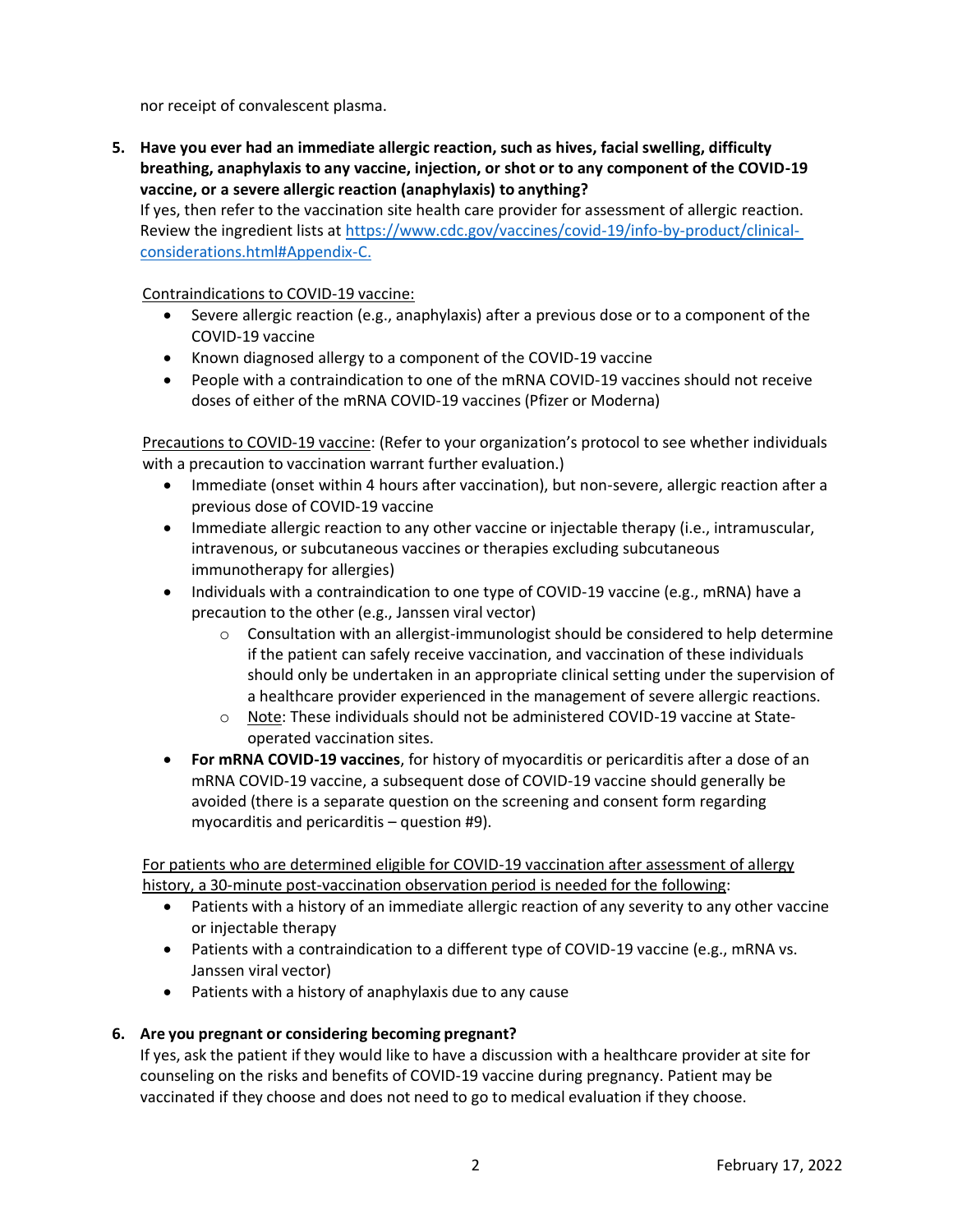- **7. Are you moderately or severely immunocompromised due to one or more of the medical conditions or receipt of immunosuppressive medications or treatments listed below?**
	- Active treatment for solid tumor and hematologic malignancies
	- Receipt of solid-organ transplant and taking immunosuppressive therapy
	- Receipt of CAR-T-cell or hematopoietic stem cell transplant (within 2 years of transplantation or taking immunosuppression therapy)
	- Moderate or severe primary immunodeficiency (e.g., DiGeorge syndrome, Wiskott-Aldrich syndrome)
	- Advanced or untreated HIV infection
	- Active treatment with high-dose corticosteroids (i.e., ≥20mg prednisone or equivalent per day), alkylating agents, antimetabolites, transplant-related immunosuppressive drugs, cancer chemotherapeutic agents classified as severely immunosuppressive, tumor-necrosis (TNF) blockers, and other biologic agents that are immunosuppressive or immunomodulatory
		- $\circ$  If yes, then administer the mRNA COVID-19 vaccine if the person is age appropriate and without contraindications. If possible, the additional dose should be with the same mRNA vaccine product (Pfizer or Moderna) used for the initial 2 dose primary series. If the same vaccine product is not available, then the other product may be administered after counseling about the unknown risks of a mixed dose series. At this time, there is no recommendation for additional doses for those who received the Janssen (Johnson & Johnson) COVID-19 vaccine.
		- $\circ$  If no, inform the person that they are not eligible at this time to receive a third dose. The FDA and the CDC are reviewing the data in relation to this topic and will provide updates as more information becomes available.
- **8. Do you have a bleeding disorder, a history of blood clots or are you taking a blood thinner?**

If yes, refer to health care provider to assess the patient's bleeding risk and thrombosis history. Persons with a history of Thrombosis with Thrombocytopenia Syndrome (TTS) following receipt of Janssen COVID-19 vaccine or of any other immune-mediated thrombosis and thrombocytopenia, such as Heparin-Induced Thrombocytopenia (HIT) within the past 90 days should be offered an mRNA COVID-19 vaccine (i.e., Pfizer or Moderna vaccine) instead of Janssen (Johnson & Johnson) vaccine. If a person with a bleeding disorder or taking a blood thinner is cleared for vaccination, then administer vaccine using a 23-gauge or smaller caliber needle and apply firm pressure on the site of vaccination, without rubbing, for at least 2 minutes after vaccination.

# **9. Do you have a history of myocarditis (inflammation of the heart muscle) or pericarditis (inflammation of the lining around the heart?**

If yes:

- Evaluate if this history was in relation to a dose of mRNA vaccine. If it was not, then the patient can receive any FDA authorized COVID-19 vaccine after complete resolution of a myocarditis or pericarditis episode.
- Until additional safety data are available, experts advise that people who develop myocarditis or pericarditis after a dose of an mRNA COVID-19 vaccine generally **should not** receive a subsequent dose of any COVID-19 vaccine. If after a risk assessment, the decision is made to receive a subsequent COVID-19 vaccine dose, the person should wait until at least after their episode of myocarditis or pericarditis has resolved (i.e., resolution of symptoms, no evidence of ongoing heart inflammation or sequelae as determined by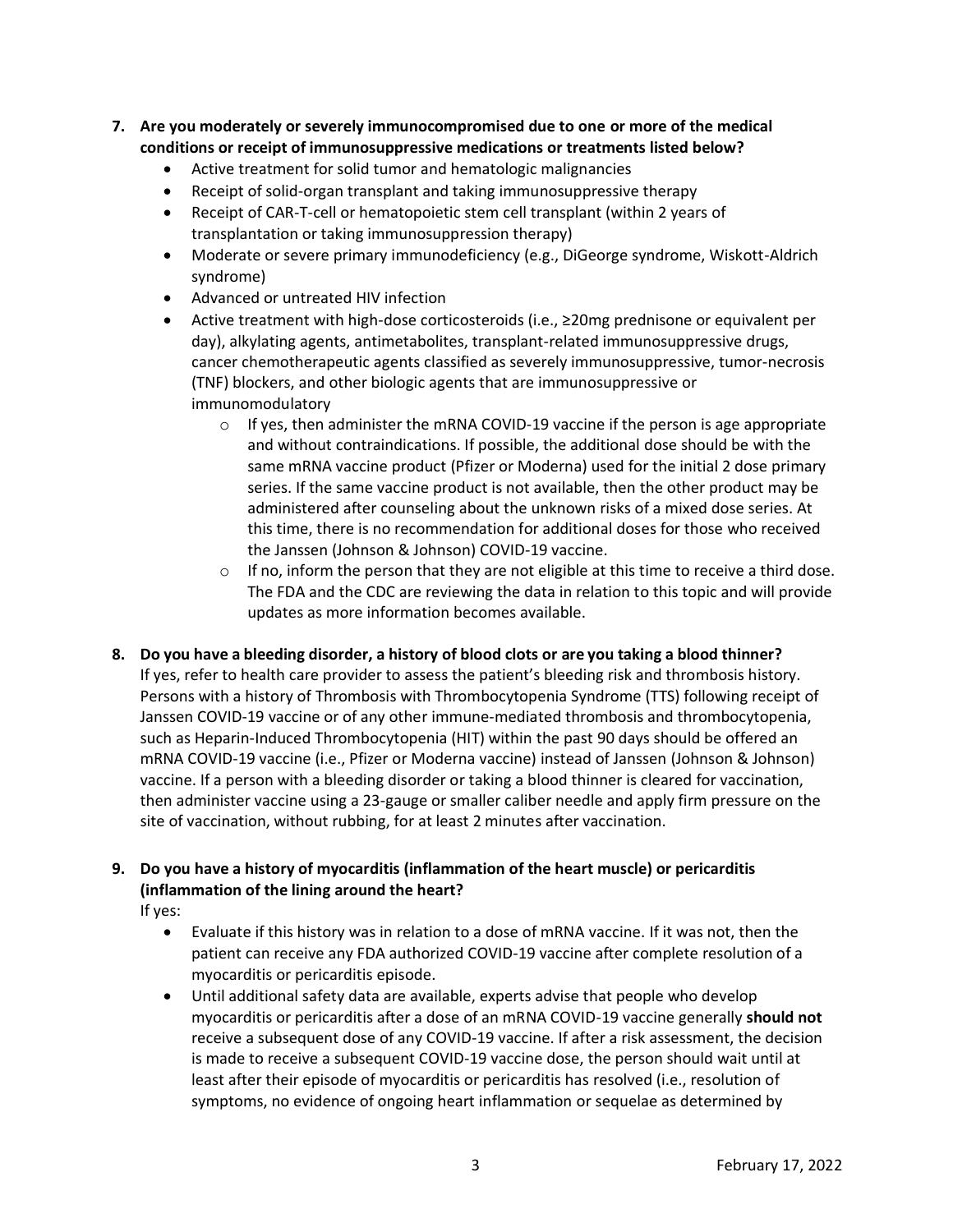patient's clinical team). For men ages 18 years and older who choose to receive a subsequent COVID-19 vaccine following recovery from post-vaccine myocarditis, some experts advise the use of Janssen COVID-19 vaccine be considered instead of mRNA COVID-19 vaccines. These people should be made aware of the risk of TTS after receipt of Janssen COVID-19 vaccine. Decisions to proceed with vaccination should include conversations with the patient, parent/legal representative, and the clinical team, including a cardiologist. Considerations for vaccination may include:

- o The myocarditis or pericarditis was considered unrelated to mRNA COVID-19 vaccination (e.g., due to SARS-CoV-2 or other viruses), especially if the myocarditis or pericarditis diagnosis occurred more than 3 weeks after the most recent COVID-19 vaccine.
- $\circ$  Personal risk of severe acute COVID-19 disease (e.g., age, underlying conditions)
- $\circ$  Level of COVID-19 community transmission and personal risk of infection.
- o Timing of immunomodulatory therapeutics; ACIPs [general best practice](https://www.cdc.gov/vaccines/hcp/acip-recs/general-recs/index.html) [guidelines](https://www.cdc.gov/vaccines/hcp/acip-recs/general-recs/index.html) for [immunization](https://www.cdc.gov/vaccines/hcp/acip-recs/general-recs/index.html) can be consulted for more information.
- For the full CDC interim clinical considerations regarding a history of myocarditis and/or pericarditis, please see the CDC's COVID-19 Vaccines Currently Authorized in the United States" and "ClinicalConsiderations: Myocarditis and Pericarditis after Receipt of mRNA COVID-19 Vaccines Among Adolescents and Young Adults."
- **10. Have you received two previous doses of the Pfizer, or Moderna COVID-19 vaccines, and was your last dose at least 28 days ago?**

If yes, administer the additional dose with the same mRNA COVID-19 vaccine product used for the initial 2 dose primary series. If the original mRNA COVID-19 vaccine product is not available, the other vaccine product can be used for the 3<sup>rd</sup> dose. If it has not been at least 28 days since the second dose, do not administer the vaccine until this interval has been reached..

### **11. Have you received a previous dose of the Janssen (Johnson & Johnson) COVID-19 vaccine at least 28 days ago?**

If yes, verify if this is a 2nd dose or a booster dose. If this is a 2nd dose, verify that the first dose was given at least 28 days ago. Administer an additional dose of an mRNA COVID-19 vaccine product (Pfizer or Moderna).

### **12. Are you 12 years old or older and have received 3 doses of the Pfizer or Moderna COVID-19 vaccine, and was your last dose at least 3 months ago?**

If yes, verify if that the  $3^{rd}$  dose was given at least 3 months ago. Persons with moderately to severely immunocompromising conditions are recommended to receive a 4<sup>th</sup> dose 3 months after the 3<sup>rd</sup> additional dose of an mRNA vaccine. mRNA vaccines (Pfizer or Moderna) are preferred as the 4th dose. Please see CDC's Interim Clinical Considerations for Use of COVID-19 Vaccines for more information on booster dosing and considerations for clinicians regarding the different vaccine products.

## **13. Have you received 2 doses of a Janssen (Johnson & Johnson) COVID-19 vaccine, or one dose of Janssen (Johnson & Johnson) followed by and mRNA vaccine (Pfizer or Moderna), and was your last dose at least 2 months ago?**

If yes, verify if that the  $2^{nd}$  dose was given at least 2 months ago. Persons with moderately to severely immunocompromising conditions are recommended to receive a booster 2 months after the additional dose, for a total of 3 doses. mRNA vaccines (Pfizer or Moderna) are preferred as the booster dose. Some patients that initially received a Janssen (Johnson & Johnson) vaccine, may have